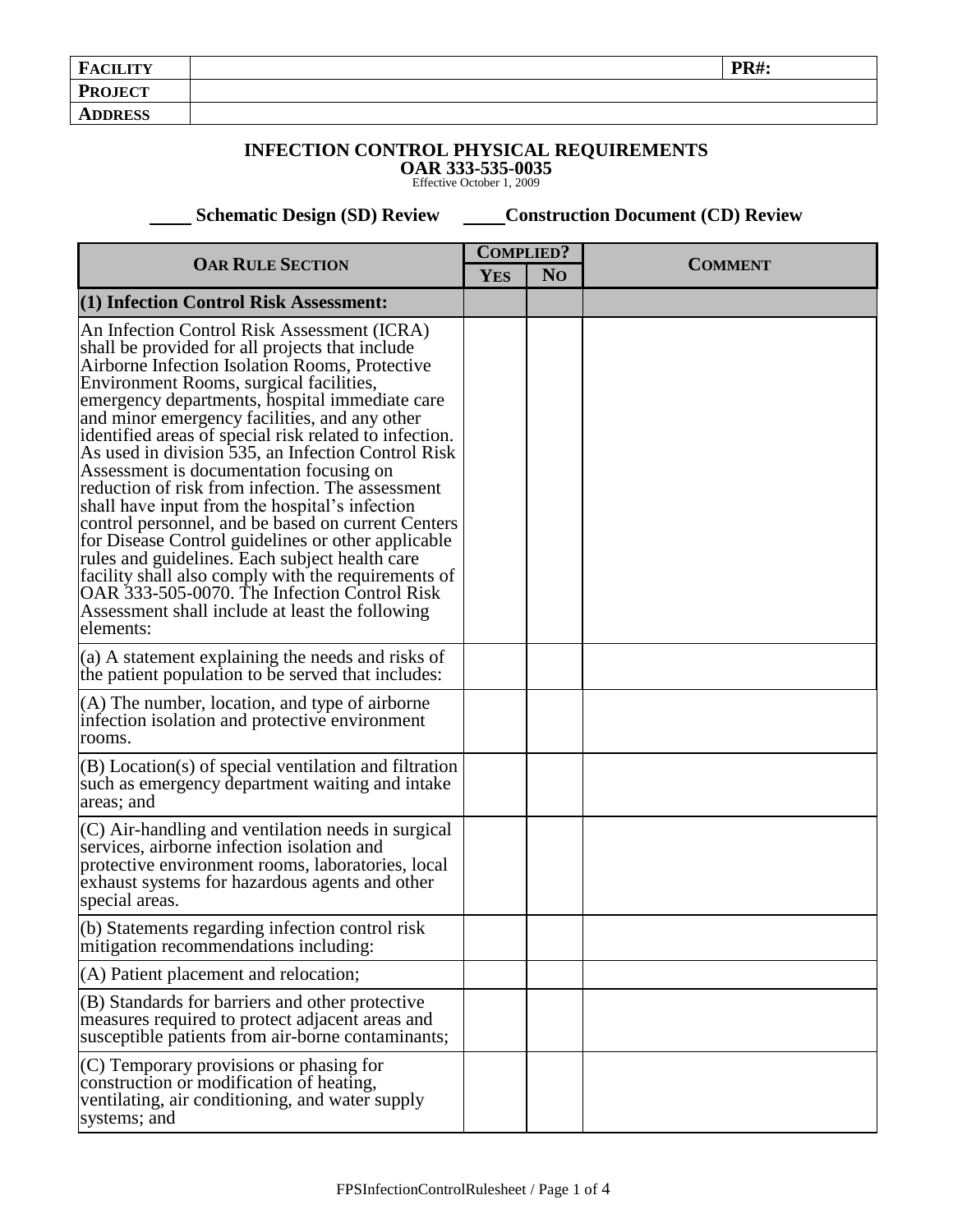| <b>OAR RULE SECTION</b>                                                                                                                                                                                                                                                                                                                                                                                                                                                                                                                                                                                                                       |  | <b>COMPLIED?</b> |                |
|-----------------------------------------------------------------------------------------------------------------------------------------------------------------------------------------------------------------------------------------------------------------------------------------------------------------------------------------------------------------------------------------------------------------------------------------------------------------------------------------------------------------------------------------------------------------------------------------------------------------------------------------------|--|------------------|----------------|
|                                                                                                                                                                                                                                                                                                                                                                                                                                                                                                                                                                                                                                               |  | N <sub>O</sub>   | <b>COMMENT</b> |
| (D) Measures to be taken to train hospital staff,<br>visitors, and construction personnel.                                                                                                                                                                                                                                                                                                                                                                                                                                                                                                                                                    |  |                  |                |
| (c) Management of potentially infectious patients<br>that includes:                                                                                                                                                                                                                                                                                                                                                                                                                                                                                                                                                                           |  |                  |                |
| (A) Location of patients by susceptibility to<br>infection and definition of risks to each; and                                                                                                                                                                                                                                                                                                                                                                                                                                                                                                                                               |  |                  |                |
| (B) Infection control risk mitigation<br>recommendations that describe the specific<br>methods by which transmission of air and<br>waterborne biological contaminants will be<br>avoided during the course of the construction<br>project.                                                                                                                                                                                                                                                                                                                                                                                                    |  |                  |                |
| (d) Infection control risks during construction and<br>plan for containment that includes:                                                                                                                                                                                                                                                                                                                                                                                                                                                                                                                                                    |  |                  |                |
| (A) The impact of disrupting essential services to<br>patients and employees;                                                                                                                                                                                                                                                                                                                                                                                                                                                                                                                                                                 |  |                  |                |
| (B) Location of known hazards;                                                                                                                                                                                                                                                                                                                                                                                                                                                                                                                                                                                                                |  |                  |                |
| (C) Determination of the specific hazards and<br>protection levels for each;                                                                                                                                                                                                                                                                                                                                                                                                                                                                                                                                                                  |  |                  |                |
| (D) Assessment of external as well as internal<br>construction activities; and                                                                                                                                                                                                                                                                                                                                                                                                                                                                                                                                                                |  |                  |                |
| (E) Impact of potential outages or emergencies and<br>protection of patients during planned or unplanned<br>outages, movement of debris, traffic flow, cleanup,<br>and testing and certification.                                                                                                                                                                                                                                                                                                                                                                                                                                             |  |                  |                |
| $(2)$ Airborne Infection Isolation Room $(s)$ :                                                                                                                                                                                                                                                                                                                                                                                                                                                                                                                                                                                               |  |                  |                |
| Airborne Infection Isolation Rooms are single<br>occupancy patient care rooms where<br>environmental factors are controlled in an effort to<br>minimize the transmission of those infectious<br>agents usually spread from person to person by<br>droplet nuclei associated with coughing and<br>inhalation. Airborne Infection Isolation Room<br>requirements shall be predicated on the Infection<br>Control Risk Assessment (ICRA) and the needs of<br>specific community and patient populations<br>served, and shall include the following:                                                                                              |  |                  |                |
| (a) Each facility shall have at least one Airborne<br>Infection Isolation Room. These rooms may be<br>located within individual patient care units and<br>used for normal acute care when not required for<br>isolation cases, or they may be grouped as a<br>separate isolation unit. The number of Airborne<br>Infection Isolation Rooms for individual patient<br>units shall be increased based upon an ICRA or by<br>a multidisciplinary group designated for that<br>purpose. Each room shall contain only one bed and<br>shall comply with the requirements of OAR 333-<br>535-0025, and ventilation requirements of 333-<br>535-0300. |  |                  |                |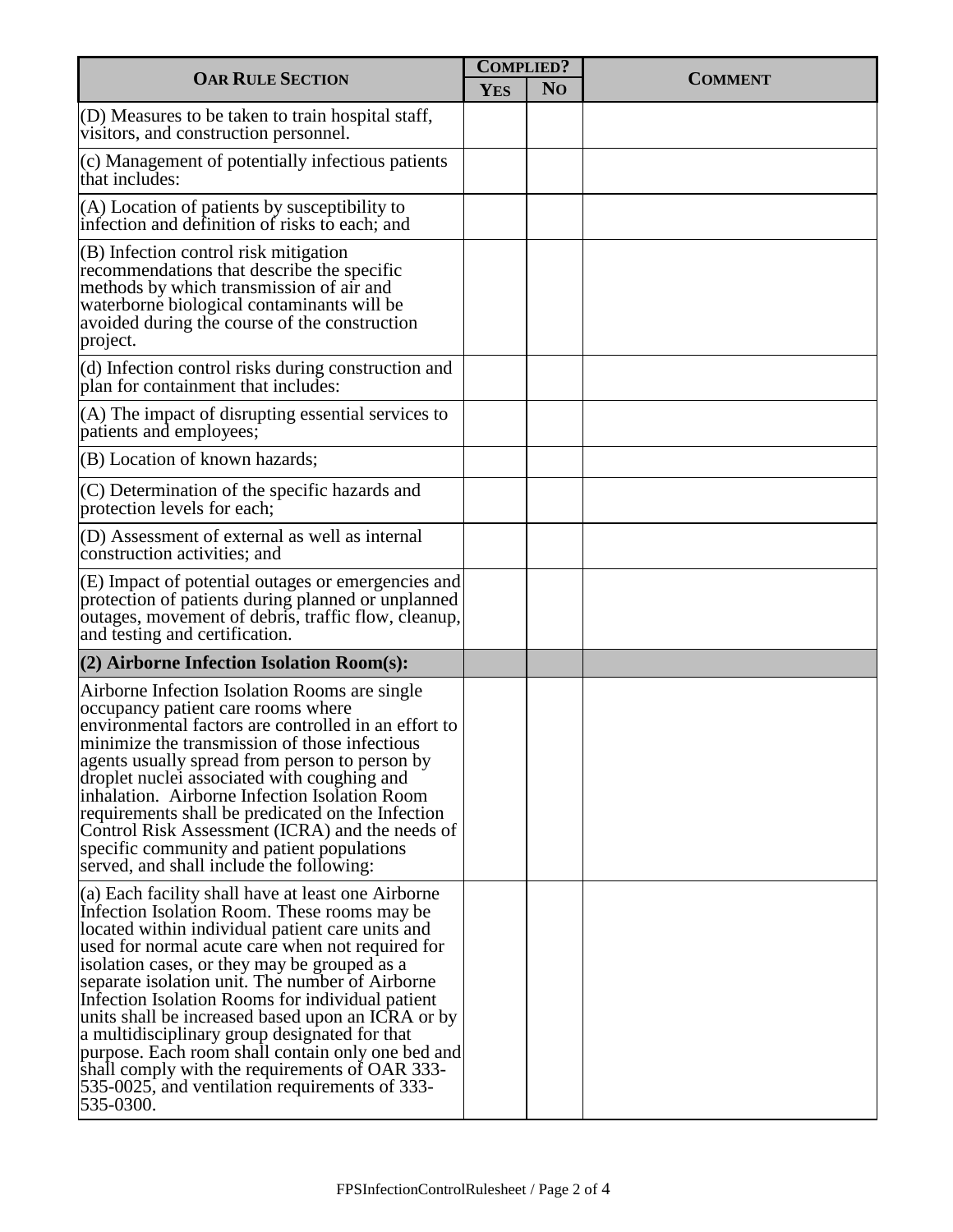| <b>OAR RULE SECTION</b>                                                                                                                                                                                                                                                                                                                                                                                                                                                                                                                                                                                                                                                                                                                                                                                                                 |  | <b>COMPLIED?</b> |                |
|-----------------------------------------------------------------------------------------------------------------------------------------------------------------------------------------------------------------------------------------------------------------------------------------------------------------------------------------------------------------------------------------------------------------------------------------------------------------------------------------------------------------------------------------------------------------------------------------------------------------------------------------------------------------------------------------------------------------------------------------------------------------------------------------------------------------------------------------|--|------------------|----------------|
|                                                                                                                                                                                                                                                                                                                                                                                                                                                                                                                                                                                                                                                                                                                                                                                                                                         |  | N <sub>O</sub>   | <b>COMMENT</b> |
| (b) Each Airborne Infection Isolation Room shall<br>have an area for hand-washing, gowning, and<br>storage of clean and soiled materials located<br>directly outside or immediately inside the entry<br>door to the room.                                                                                                                                                                                                                                                                                                                                                                                                                                                                                                                                                                                                               |  |                  |                |
| (c) Airborne Infection Isolation Room perimeter<br>walls, ceilings, and floors, including penetrations,<br>shall be sealed tightly so that air does not infiltrate<br>the environment from the outside or from other<br>spaces.                                                                                                                                                                                                                                                                                                                                                                                                                                                                                                                                                                                                         |  |                  |                |
| (d) Each Airborne Infection Isolation Room shall<br>have a self-closing device on all room exit doors,<br>or doors shall be signed "Door shall be closed at<br>all times."                                                                                                                                                                                                                                                                                                                                                                                                                                                                                                                                                                                                                                                              |  |                  |                |
| (e) A separate toilet, bathtub (or shower), and<br>hand-washing station shall be required for each<br>Airborne Infection Isolation Room and shall be<br>accessible without having to enter the corridor.                                                                                                                                                                                                                                                                                                                                                                                                                                                                                                                                                                                                                                |  |                  |                |
| (f) Each Airborne Infection Isolation Room shall<br>have a permanently installed visual mechanism to<br>constantly monitor the pressure status of the room<br>when occupied by a patient with airborne<br>infectious disease. The mechanism shall<br>continuously monitor the direction of the airflow.                                                                                                                                                                                                                                                                                                                                                                                                                                                                                                                                 |  |                  |                |
| $(3)$ Protective Environment Room $(s)$ :                                                                                                                                                                                                                                                                                                                                                                                                                                                                                                                                                                                                                                                                                                                                                                                               |  |                  |                |
| Protective Environment Rooms are patient care<br>rooms where severely immuno-suppressed patients<br>are cared for (e.g., bone marrow transplant units).<br>Protective Environment Rooms shall meet all rules<br>for Airborne Infection Isolation Rooms as required<br>by subsection $(2)-(a)$ through $(f)$ of this rule but<br>shall provide positive air pressure relative to<br>adjoining spaces, with all supply air passing<br>through filters in compliance with OAR 333-535-<br>0300. When determined necessary by an ICRA,<br>special design considerations and air ventilation to<br>ensure the protection of patients shall be required.<br>The appropriate number and location of Protective<br>Environment Rooms shall be determined by the<br><b>ICRA.</b> Each Protective Environment Room shall<br>contain only one bed. |  |                  |                |
| $(4)$ Surgical facilities, emergency departments,<br>immediate care and minor emergency facilities<br>and other identified areas of special risk related<br>to infection:                                                                                                                                                                                                                                                                                                                                                                                                                                                                                                                                                                                                                                                               |  |                  |                |
| Requirements shall be predicated on the ICRA in<br>addition to the rules applicable to each type of<br>area.                                                                                                                                                                                                                                                                                                                                                                                                                                                                                                                                                                                                                                                                                                                            |  |                  |                |
| $(5)$ Infectious Waste:                                                                                                                                                                                                                                                                                                                                                                                                                                                                                                                                                                                                                                                                                                                                                                                                                 |  |                  |                |
| (a) Soiled utility or soiled holding room(s) shall<br>include segregated infectious waste storage and<br>recycle storage if part of hospital operations unless<br>a separate designated room for waste storage is<br>provided.                                                                                                                                                                                                                                                                                                                                                                                                                                                                                                                                                                                                          |  |                  |                |